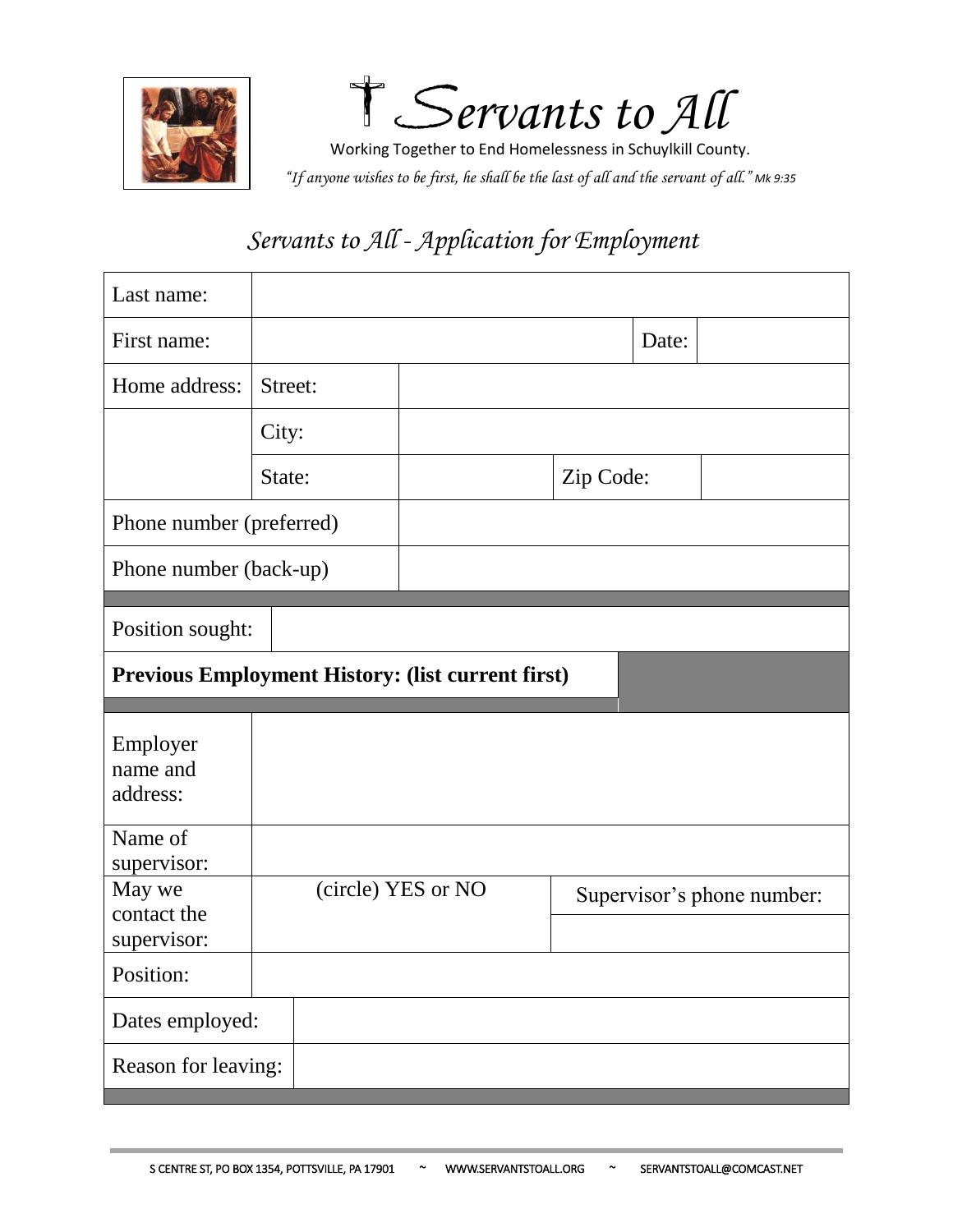| <b>Applicant Name</b> |       |  |
|-----------------------|-------|--|
| (please print):       | Date: |  |

| Employer<br>name and<br>address:                |  |  |                    |  |                            |
|-------------------------------------------------|--|--|--------------------|--|----------------------------|
| Name of<br>supervisor:<br>May we<br>contact the |  |  | (circle) YES or NO |  | Supervisor's phone number: |
| supervisor:                                     |  |  |                    |  |                            |
| Position:                                       |  |  |                    |  |                            |
| Dates employed:                                 |  |  |                    |  |                            |
| Reason for leaving:                             |  |  |                    |  |                            |
|                                                 |  |  |                    |  |                            |
| Employer<br>name and                            |  |  |                    |  |                            |
| address:                                        |  |  |                    |  |                            |
| Name of<br>supervisor:                          |  |  |                    |  |                            |
| May we<br>contact the                           |  |  | (circle) YES or NO |  | Supervisor's phone number: |
| supervisor:                                     |  |  |                    |  |                            |
| Position:                                       |  |  |                    |  |                            |
| Dates employed:                                 |  |  |                    |  |                            |
| Reason for leaving:                             |  |  |                    |  |                            |
| <b>Educational History:</b>                     |  |  |                    |  |                            |
| High school attended:<br>(name and address)     |  |  |                    |  |                            |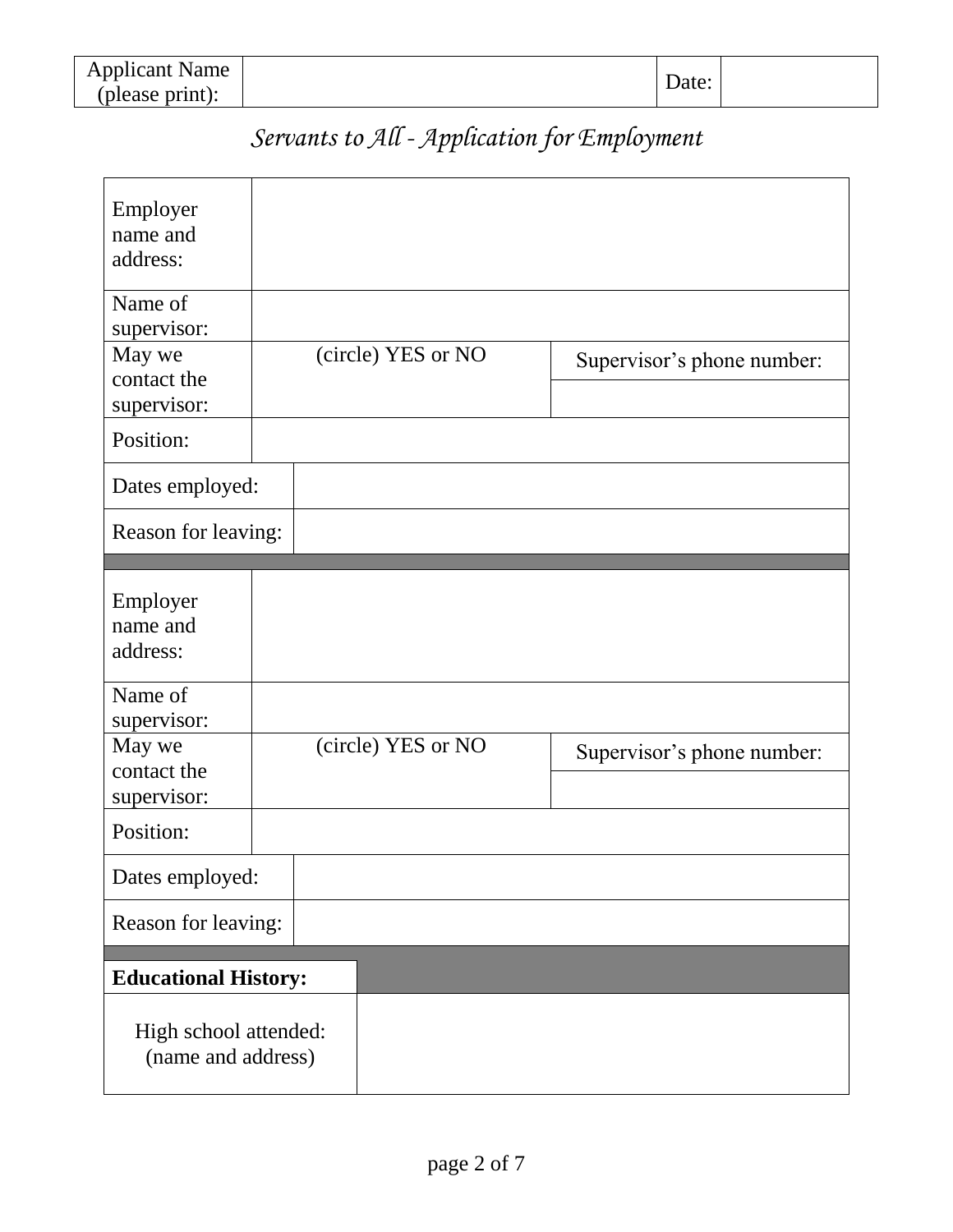| <b>Applicant Name</b> |       |  |
|-----------------------|-------|--|
| (please print):       | Date: |  |

| Did you receive a<br>high school<br>diploma (circle):                                                               | <b>YES</b> or NO | Did you receive<br>a GED (circle)? | YES or NO or<br><b>NOT</b><br><b>APPLICABLE</b> |
|---------------------------------------------------------------------------------------------------------------------|------------------|------------------------------------|-------------------------------------------------|
| Did you attend a post<br>secondary program?<br>(name and address)                                                   |                  |                                    |                                                 |
| degree earned                                                                                                       |                  |                                    |                                                 |
| <b>Additional post</b><br>secondary program?<br>(name and address)                                                  |                  |                                    |                                                 |
| degree earned                                                                                                       |                  |                                    |                                                 |
| Other degrees,<br>certificates or licenses                                                                          |                  |                                    |                                                 |
| Do you have<br>any<br>experiences<br>(work or<br>volunteer)<br>working with<br>individuals<br>who were<br>homeless? |                  |                                    |                                                 |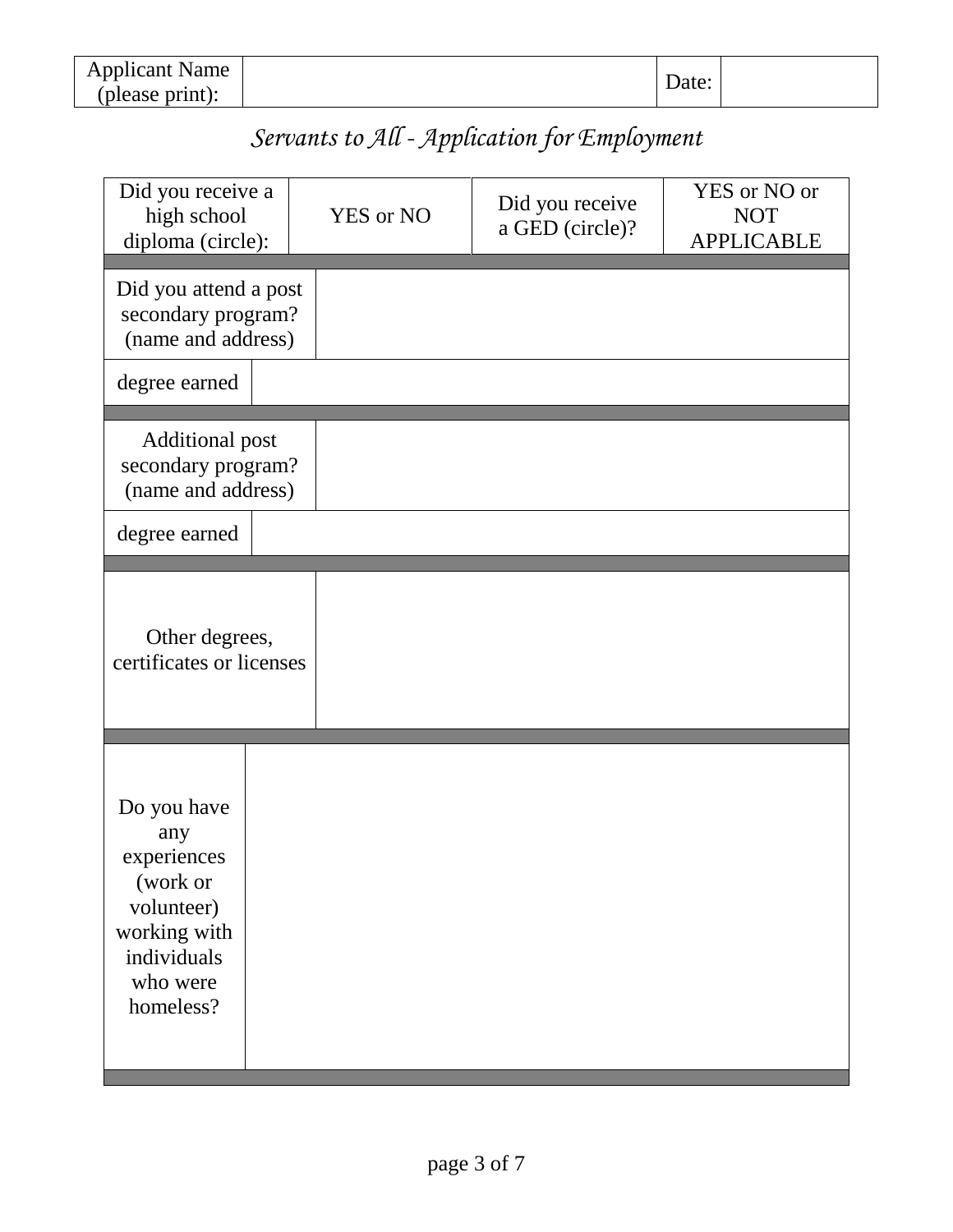| <b>Applicant Name</b> |       |  |
|-----------------------|-------|--|
| (please print):       | Date: |  |

| Servants to All - Application for Employment |  |  |
|----------------------------------------------|--|--|
|                                              |  |  |

| What other<br>experiences<br>(work or<br>volunteer) do<br>you have that<br>may be<br>considered<br>human<br>services<br>experiences?             |  |
|--------------------------------------------------------------------------------------------------------------------------------------------------|--|
| Please<br>summarize<br>your<br>technology<br>skills such as<br>email usage,<br>internet<br>research,<br>Microsoft<br>Office, cell<br>phone, etc. |  |
| What other<br>qualifications<br>do you offer<br>such as a<br>driver's<br>license,<br>special<br>trainings, etc.                                  |  |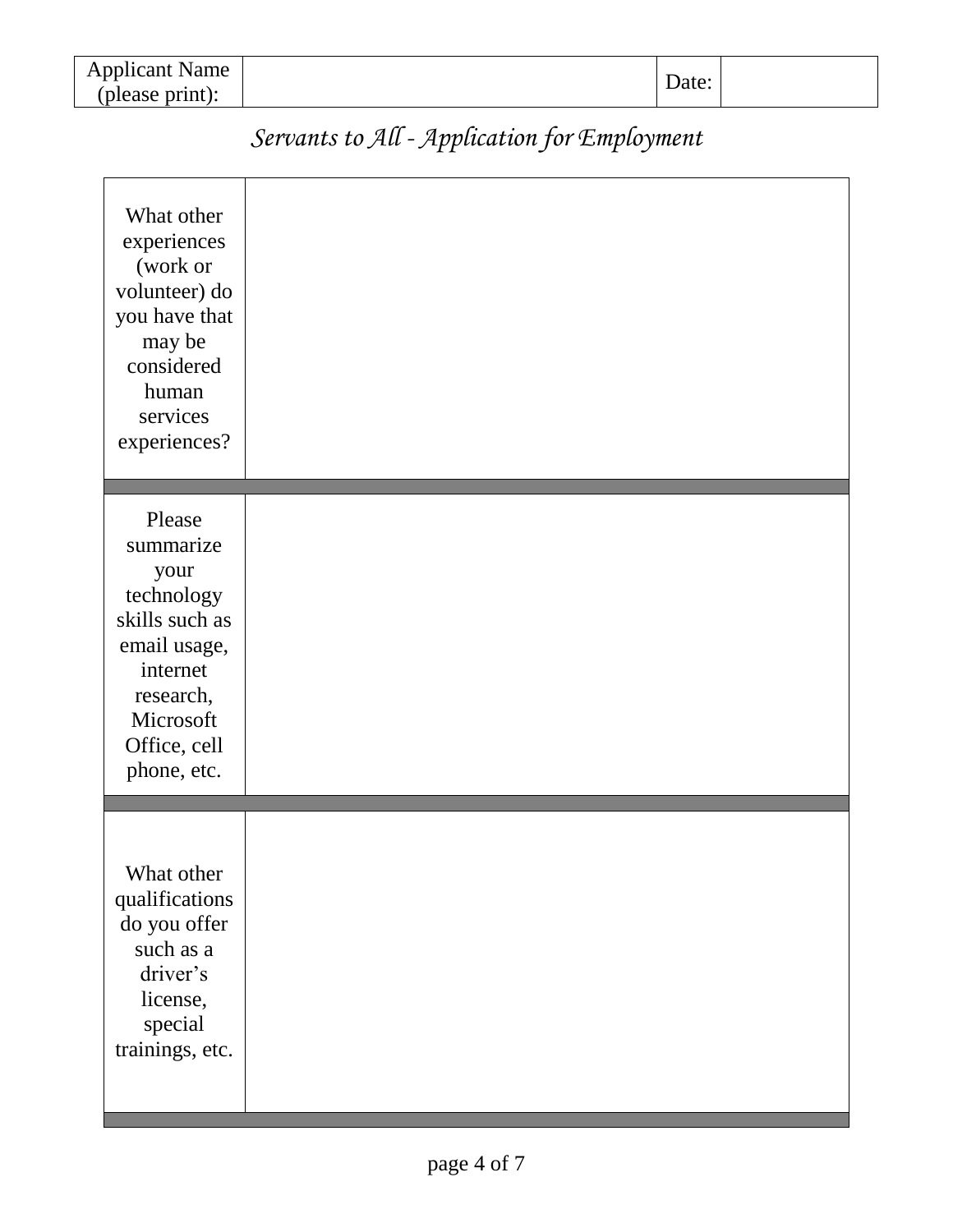| <b>Applicant Name</b> | Date: |  |
|-----------------------|-------|--|
| (please print):       |       |  |

| What are the<br>total number<br>of hours per<br>week that you<br>would prefer<br>working?<br>Are you not<br>available on<br>certain days?                                 |  | (Please know that this may be discussed in more detail)<br>during an interview and your response will<br>not automatically eliminate you as a candidate.) |  |  |
|---------------------------------------------------------------------------------------------------------------------------------------------------------------------------|--|-----------------------------------------------------------------------------------------------------------------------------------------------------------|--|--|
| What are the<br>hours of the<br>day that you<br>would prefer<br>working or<br>hours that<br>you would<br>not be able to<br>work?                                          |  | (Please know that this may be discussed in more detail<br>during an interview and your response will<br>not automatically eliminate you as a candidate.)  |  |  |
| I certify that the information contained in this application is accurate and true and I<br>understand that any misrepresentations may be cause for immediate termination. |  |                                                                                                                                                           |  |  |
| date                                                                                                                                                                      |  | applicant signature                                                                                                                                       |  |  |

# **PLEASE COMPLETE THE ATTACHED REFERENCE PAGES WHICH ARE CONSDIERED A COMPONENT OF THIS APPLCIATION**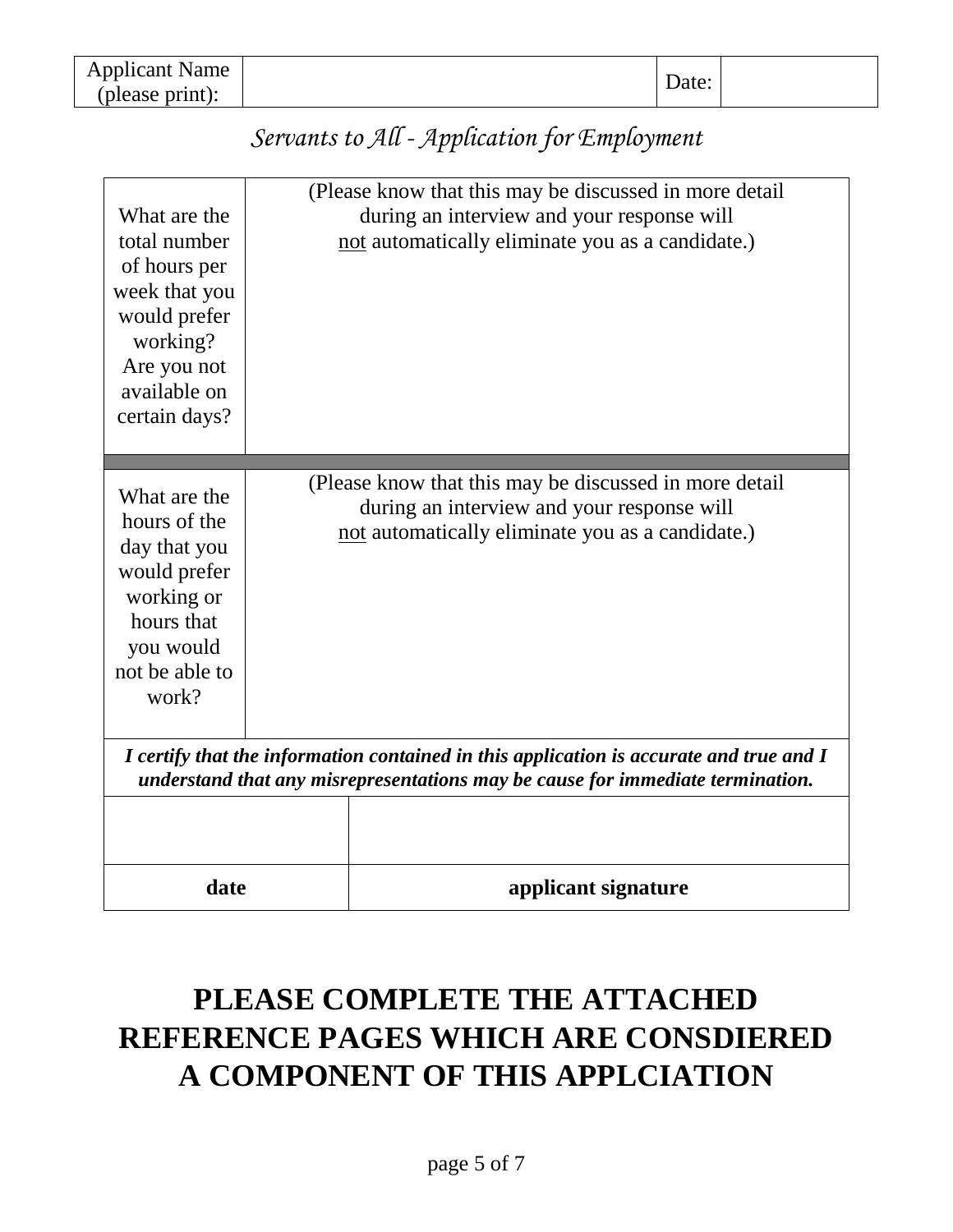| <b>Applicant Name</b> | Date: |  |
|-----------------------|-------|--|
| (please print):       |       |  |

| <b>REFERENCES</b>                                    |  |  |  |  |
|------------------------------------------------------|--|--|--|--|
| (Professional reference) Name:                       |  |  |  |  |
| Relationship:                                        |  |  |  |  |
| Length of time you have known this reference:        |  |  |  |  |
| Reference phone number(s):                           |  |  |  |  |
| (circle) YES or NO<br>May we contact this reference: |  |  |  |  |
| (Professional reference) Name:                       |  |  |  |  |
| Relationship:                                        |  |  |  |  |
| Length of time you have known this reference:        |  |  |  |  |
| Reference phone number(s):                           |  |  |  |  |
| (circle) YES or NO<br>May we contact this reference: |  |  |  |  |
| (Professional reference) Name:                       |  |  |  |  |
| Relationship:                                        |  |  |  |  |
| Length of time you have known this reference:        |  |  |  |  |
| Reference phone number(s):                           |  |  |  |  |
| May we contact this reference:<br>(circle) YES or NO |  |  |  |  |